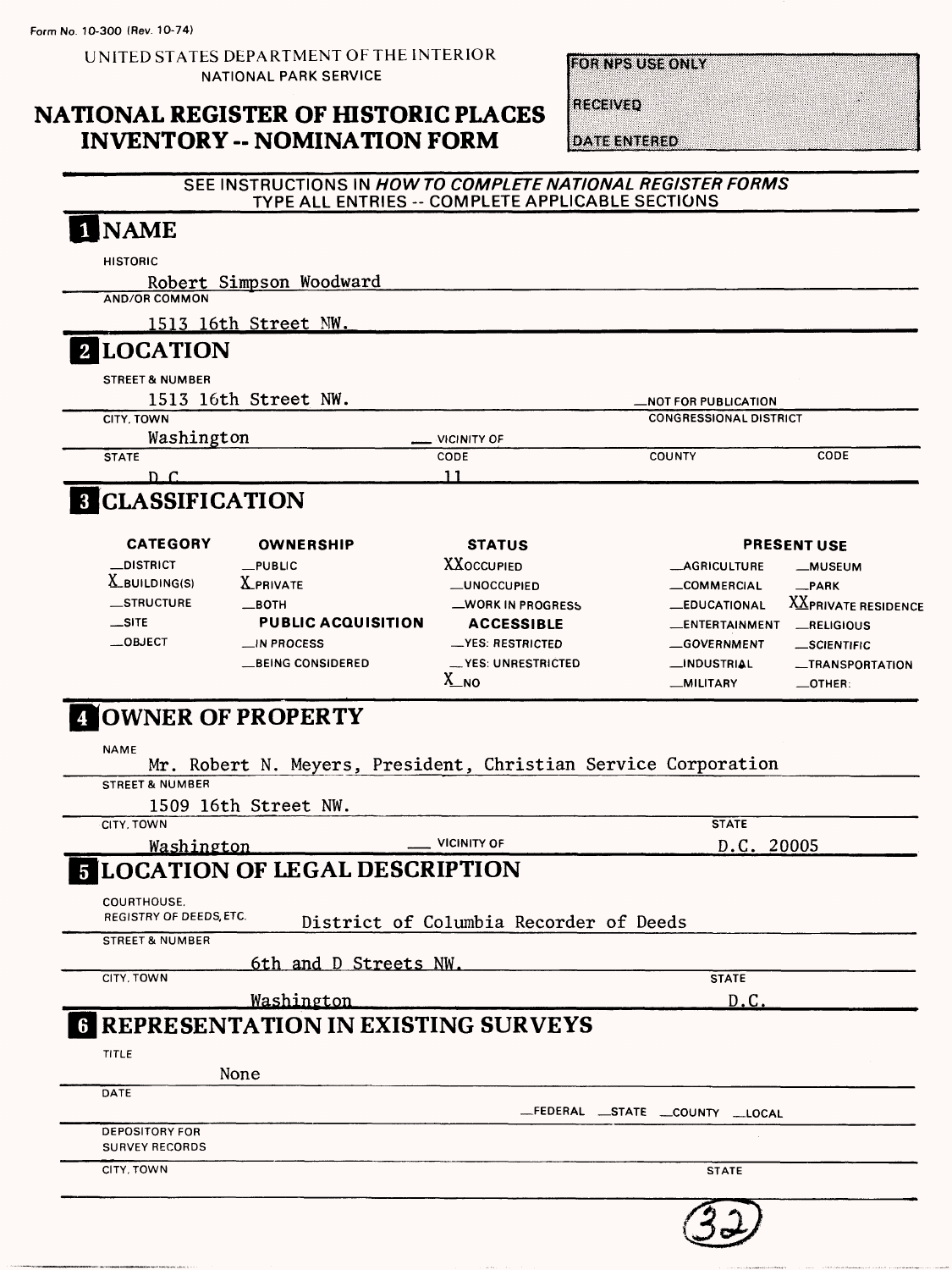|                                                    | <b>CONDITION</b>                                         | <b>CHECK ONE</b>                        | <b>CHECK ONE</b>                  |                     |
|----------------------------------------------------|----------------------------------------------------------|-----------------------------------------|-----------------------------------|---------------------|
| <b>EXCELLENT</b><br>$\equiv$ GOOD<br>$\Delta$ FAIR | _DETERIORATED<br>RUINS<br>$ XX$ unrestored $-$ UNEXPOSED | <b>LUNALTERED</b><br>X ALTERED interior | <b>XXORIGINAL SITE</b><br>__MOVED | $DATE$ <sub>1</sub> |

**DESCRIPTION**

1513 16th Street NW., Washington, D.C., the home of Robert S. Woodward from approximately 1904 to 1914, is a four story brick row house. The roof is terra cotta and the building is faced with stone. The date of its construction, the architect, and the builder are unknown. The arched entrance as well as the curved bay that extends to the third story indicate that the almost Romanesque row house was constructed in the 1880's or 1890's. The building is not mentioned in any survey of Washington, D.C., architecture and thus appears to be of no architectural significance or importance.

Robert S. Woodward lived in Washington, D.C., from 1883 to 1893 and again from 1904 to his death in 1924. His exact address during the first period is unknown. When he returned to Washington in 1904 as president of the Carnegie Institution, he moved into 1513 16th Street and lived there until approximately 1914. From 1914 until his death in 1924 he lived in an apartment on Connecticut Avenue. Although the association with 1513 16th Street is not long, it is typical of a man who often moved. "Woodward's home in Washington," one source says, "was ever the meeting place for scientic and other folk."

The integrity of 1513 16th Street is not whole. A firescape down the front facade is an intrusion. On the other hand the front elevation has not been altered or changed. The interior has been divided into apartments.

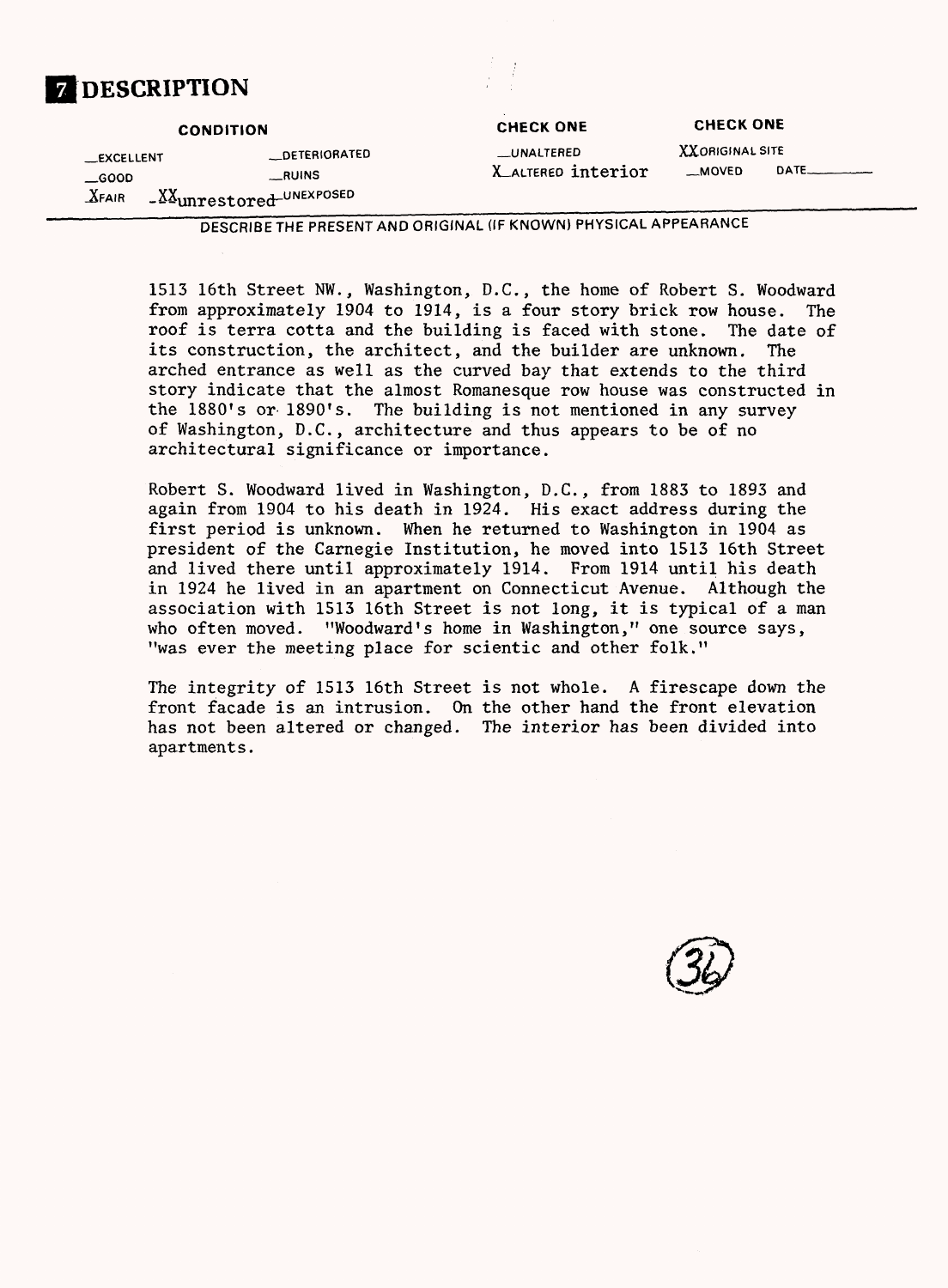

|                                               |                             | __INVENTION                                      |                        |                      |
|-----------------------------------------------|-----------------------------|--------------------------------------------------|------------------------|----------------------|
| $\underline{X}_{1900}$                        | COMMUNICATIONS              | $_{-}$ INDUSTRY                                  | _POLITICS/GOVERNMENT   | _OTHER (SPECIFY)     |
|                                               | COMMERCE                    | _EXPLORATION/SETTLEMENT                          | _PHILOSOPHY            | _TRANSPORTATION      |
| $\overline{\text{X}}^{1700-1799}_{1800-1899}$ | $-ART$                      | _ENGINEERING                                     | $-MUSIC$               | $-$ THEATER          |
| $-1600-1699$                                  | <b>_ARCHITECTURE</b>        | $-$ EDUCATION                                    | _MILITARY              | _SOCIAL/HUMANITARIAN |
| $-1500-1599$                                  | <b>_AGRICULTURE</b>         | $-CONOMICS$                                      | <b>LUTERATURE</b>      | _SCULPTURE           |
| $-1400 - 1499$                                | <b>_ARCHEOLOGY-HISTORIC</b> | CONSERVATION                                     | $-LAW$                 | <b>XXSCIENCE</b>     |
| -PREHISTORIC                                  | _ARCHEOLOGY-PREHISTORIC     | COMMUNITY PLANNING                               | LANDSCAPE ARCHITECTURE | RELIGION             |
| <b>PERIOD</b>                                 |                             | AREAS OF SIGNIFICANCE -- CHECK AND JUSTIFY BELOW |                        |                      |

#### **STATEMENT OF SIGNIFICANCE**

Robert Simpson Woodward was born July 21, 1849, at Rochester, Michigan, a small village 30 miles south of Detroit. His parents were progressive and public minded farmers who took an active interest in the education of their children. After attending the Rochester Academy Robert entered the University of Michigan where he graduated in 1872 with a degree in civil engineering.

Upon graduating from Michigan Woodward went to work for the United States Lake Survey and spent the next ten years working in triangulation along the Great Lakes. From 1882 to 1884 he served with a government commission that observed the transit of Venus. On the basis of this experience in astronomy Woodward's next employeer was the United States Geological Survey. Woodward served with the Survey from 1884 to 1890 first as an astronomer and then as its chief geographer. It was during this period with the United States Geological Survey that Woodward made his most important contributions to science. In 1900 he switched over to the United States Coast and Geodetic Survey. Although he only served with the United States Coast and Geodetic Survey for three years, he made an important contributions to the techniques of base line measurement by showing that with proper calibration steel tapes could be used for making accurate long distance measurements.

In 1903 Woodward left government service and accepted the position of professor of mechanics and mathematical physics at Columbia. He remained at Columbia for the next 12 years teaching and also serving as the dean of the College of Pure Science. By 1904 Woodward had acquired a reputation as a versatile scientist and an able administrator. When the Carnegie Institution was established in 1904, the trustees sought a man with both scientific and administrative experience to be its first president. Woodward's credentials filled both categories and in 1904 he moved back to Washington, D.C., as the first president of the Carnegie Institution. Woodward served in this position from 1904 to 1920. After retiring from the Carnegie Institution in 1920, he lived quietly in Washington. He died June 29, 1924.

Robert S. Woodward's reputation in the history of science in America rests on his contributions as a scientist and as an administrator. In 1906 J. McKeen Cattell, a noted psychologist, published the first edition of todays multi-

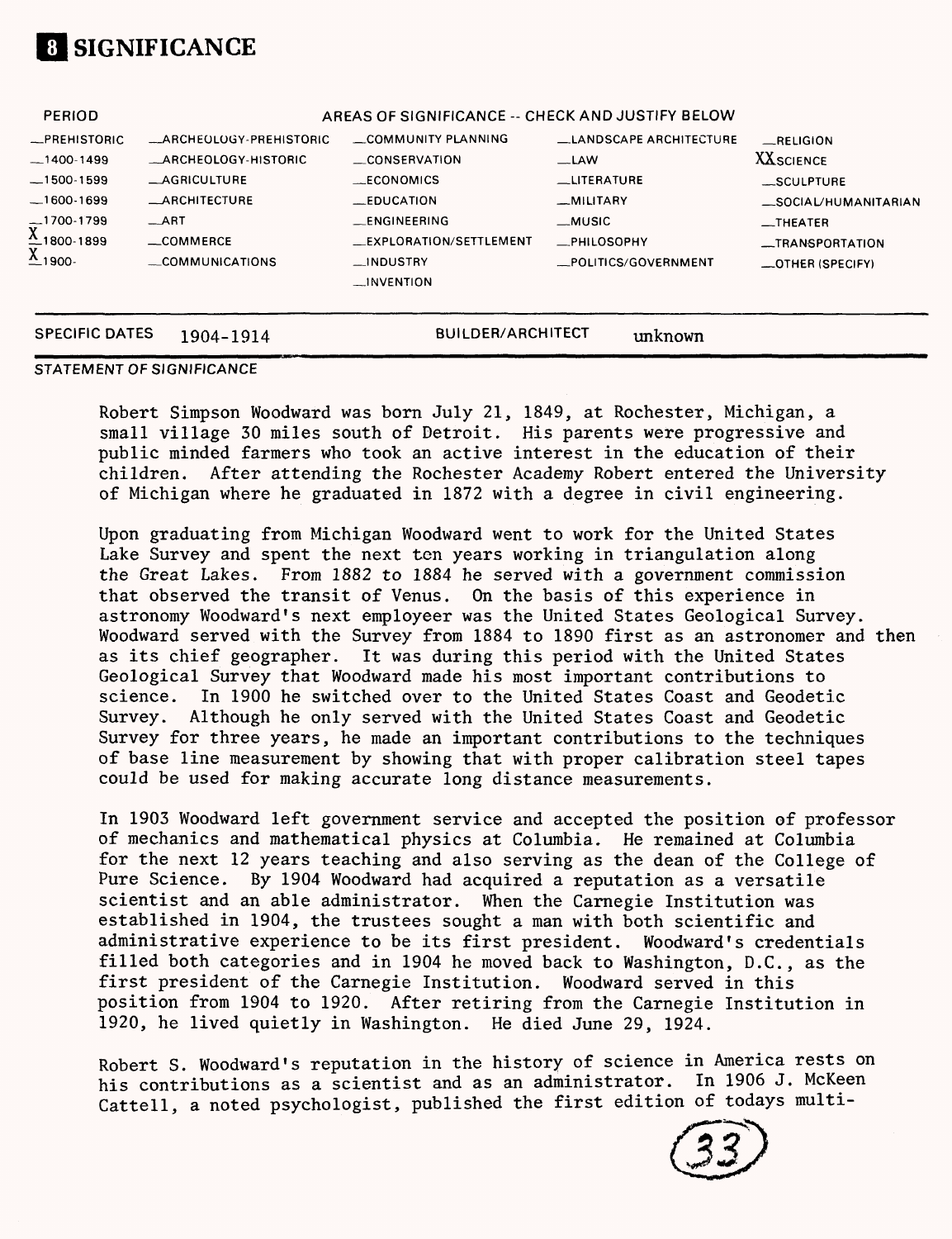# \_IMAJOR BIBLIOGRAPHICAL REFERENCES

A Hunter Dupree, Science in the Federal Government, (Cambridge, 1957).

"Robert Simpson Woodward," Dictionary of American Biography, 20, (New York, 1936).

F. E. Wright, "Robert Simpson Woodward," National Academy of Sciences Biographical Memoir Series, 19 (Washington, 1938).

# **OGEOGRAPHICAL DATA**

ACREAGE OF NOMINATED PROPERTY **less than one acre** UTM REFERENCES



**VERBAL BOUNDARY DESCRIPTION**

| <b>STATE</b>                                                                                                                                                                                                                                                                                                                                                           |      |                  | LIST ALL STATES AND COUNTIES FOR PROPERTIES OVERLAPPING STATE OR COUNTY BOUNDARIES |
|------------------------------------------------------------------------------------------------------------------------------------------------------------------------------------------------------------------------------------------------------------------------------------------------------------------------------------------------------------------------|------|------------------|------------------------------------------------------------------------------------|
|                                                                                                                                                                                                                                                                                                                                                                        | CODE | COUNTY           | CODE                                                                               |
| <b>STATE</b>                                                                                                                                                                                                                                                                                                                                                           | CODE | <b>COUNTY</b>    | CODE                                                                               |
| <b>III</b> FORM PREPARED BY                                                                                                                                                                                                                                                                                                                                            |      |                  |                                                                                    |
| <b>NAME / TITLE</b>                                                                                                                                                                                                                                                                                                                                                    |      |                  |                                                                                    |
| Mr. James Sheire, Historian<br><b>ORGANIZATION</b>                                                                                                                                                                                                                                                                                                                     |      | <b>DATE</b>      |                                                                                    |
| Historic Sites Survey - National Park Service                                                                                                                                                                                                                                                                                                                          |      | 7/30/75          |                                                                                    |
| <b>STREET &amp; NUMBER</b>                                                                                                                                                                                                                                                                                                                                             |      | <b>TELEPHONE</b> |                                                                                    |
| 1100 L Street NW.                                                                                                                                                                                                                                                                                                                                                      |      |                  |                                                                                    |
| <b>CITY OR TOWN</b>                                                                                                                                                                                                                                                                                                                                                    |      | <b>STATE</b>     |                                                                                    |
| <u>Washington</u>                                                                                                                                                                                                                                                                                                                                                      |      | D.C.             |                                                                                    |
| As the designated State Historic Preservation Officer for the National Historic Preservation Act of 1966 (Public Law 89-665). I<br>hereby nominate this property for inclusion in the National Register and certify that it has been evaluated according to the<br>criteria and procedures set forth by the National Park Service.<br>FEDERAL REPRESENTATIVE SIGNATURE |      |                  |                                                                                    |
|                                                                                                                                                                                                                                                                                                                                                                        |      |                  |                                                                                    |
| TITLE                                                                                                                                                                                                                                                                                                                                                                  |      | DATE             |                                                                                    |
|                                                                                                                                                                                                                                                                                                                                                                        |      |                  |                                                                                    |
| I HEREBY CERTIFY THAT THIS PROPERTY IS INCLUDED IN THE NATIONAL REGISTER                                                                                                                                                                                                                                                                                               |      |                  |                                                                                    |
|                                                                                                                                                                                                                                                                                                                                                                        |      | DATE             |                                                                                    |
| DIRECTOR, OFFICE OF ARCHEOLOGY AND HISTORIC PRESERVATION<br><b>ATTEST:</b>                                                                                                                                                                                                                                                                                             |      | <b>DATE</b>      |                                                                                    |
| <b>FOR NPS USE ONLY</b>                                                                                                                                                                                                                                                                                                                                                |      |                  |                                                                                    |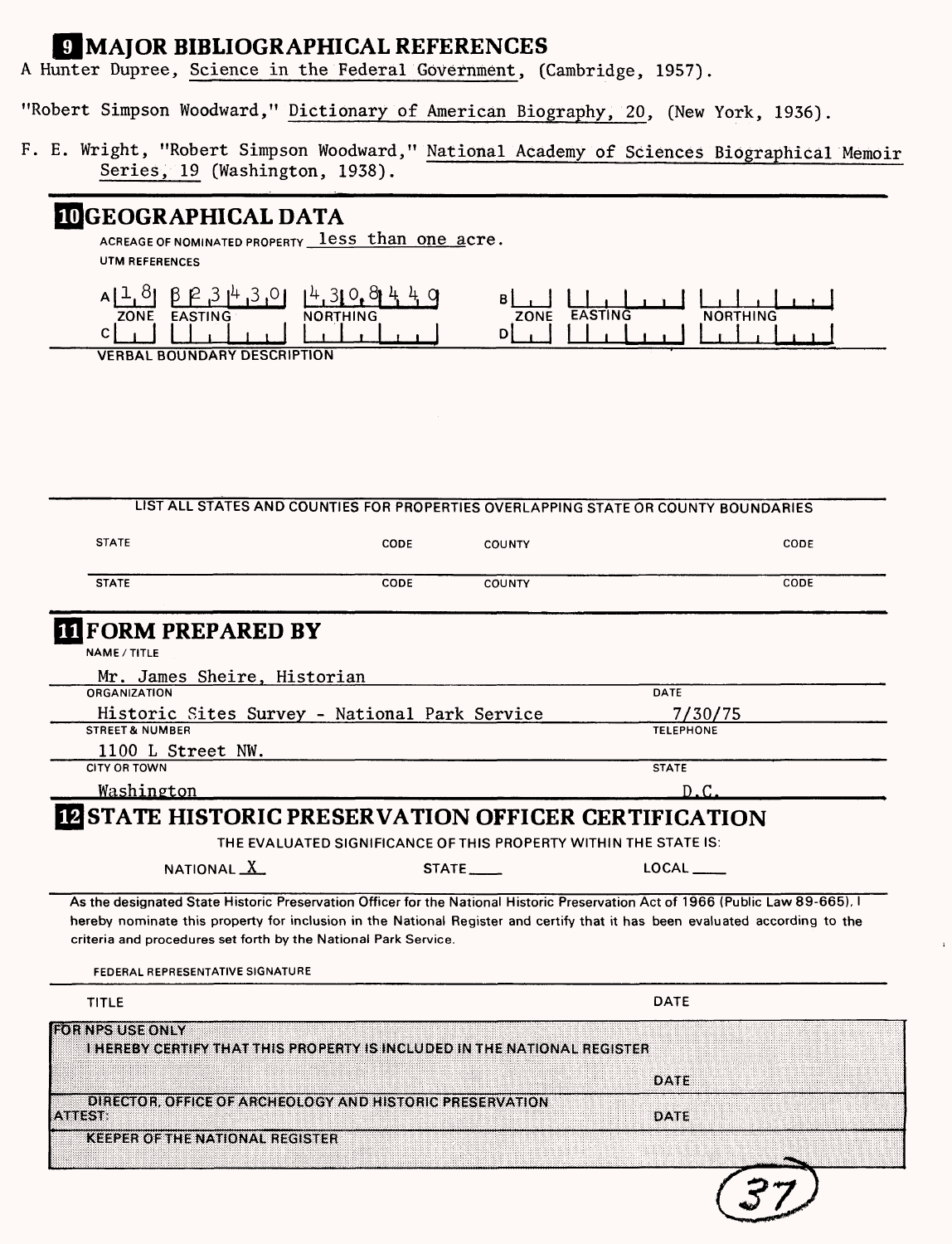**UNITED STATES DEPARTMENT Oh THE INTERIOR NATIONAL PARK SERVICE**

# **NATIONAL REGISTER OF HISTORIC PLACES INVENTORY -- NOMINATION FORM**

Robert S. Woodward House

| <b>FOR NPS USE ONLY</b> |  |  |  |  |
|-------------------------|--|--|--|--|
|                         |  |  |  |  |
| <b>IRECEIVED</b>        |  |  |  |  |
|                         |  |  |  |  |
|                         |  |  |  |  |
| <b>DATE ENTERED</b>     |  |  |  |  |

| <b>CONTINUATION SHEET</b> | <b>ITEM NUMBER</b> |  | PAGE |  |  |
|---------------------------|--------------------|--|------|--|--|
|---------------------------|--------------------|--|------|--|--|

volume American Men of Science, A Biographical Directory. Of the approximately 4,000 scientists listed in the directory in 1906, 1,000 names were accompanied by a star. The star indicated that these men were considered by their peers to be, "the students of the natural and exact sciences in the United States whose work is supposed to be the most important." Robert S. Woodward received four stars for his contributions to astronomy, geology, physics, and mathematics. Although Woodward was not considered among the leading scientist in any one of these disciplines, he made contributions to each and was the only scientist honored with more than two stars.

Woodward's most important contributions to science were to geology. During the seven years from 1883 to 1890 that he worked for the United States Geological Survey, he published important papers dealing with the free and conditioned cooling of a homogeneous sphere • He then applied this data to the determination of the cooling of the earth and to the determination of the age of the earth. Although the results Woodward's research in geophysics did not stand the test of time, his application of mathematics, astronomy, and physics to the problems of geophysics stimulated new approaches to the study of geology. As he once wrote, "The earth, its shape, its size, its mass, its precession and rotation, its internal heat, its earthquakes and volcanoes, and its origin and destiny are to be classed with the leading questions for astronomical and mathematical research."<sup>1</sup>

As an administrator Woodward remembered for his 16 years of service with the Carnegie Institution. The Carnegie Institution was the first of the great foundations that have played such a significant role in the history of scientific research in America. During Woodward's tenure as president of the Institution, he was instrumental first, in the formulation of the policies which guided the Institution's own research program and, second, in the establishment of guildelines for awarding Institution grants. The policies and guidelines of the Carnegie Institution became a model which other foundations followed when they set up their own scientific programs.

<sup>1</sup>F. E. Wright, "Robert Simpson Woodward," National Academy of Sciences Biographical Memoir Series, 19 (Washington, 1938), p. 1.